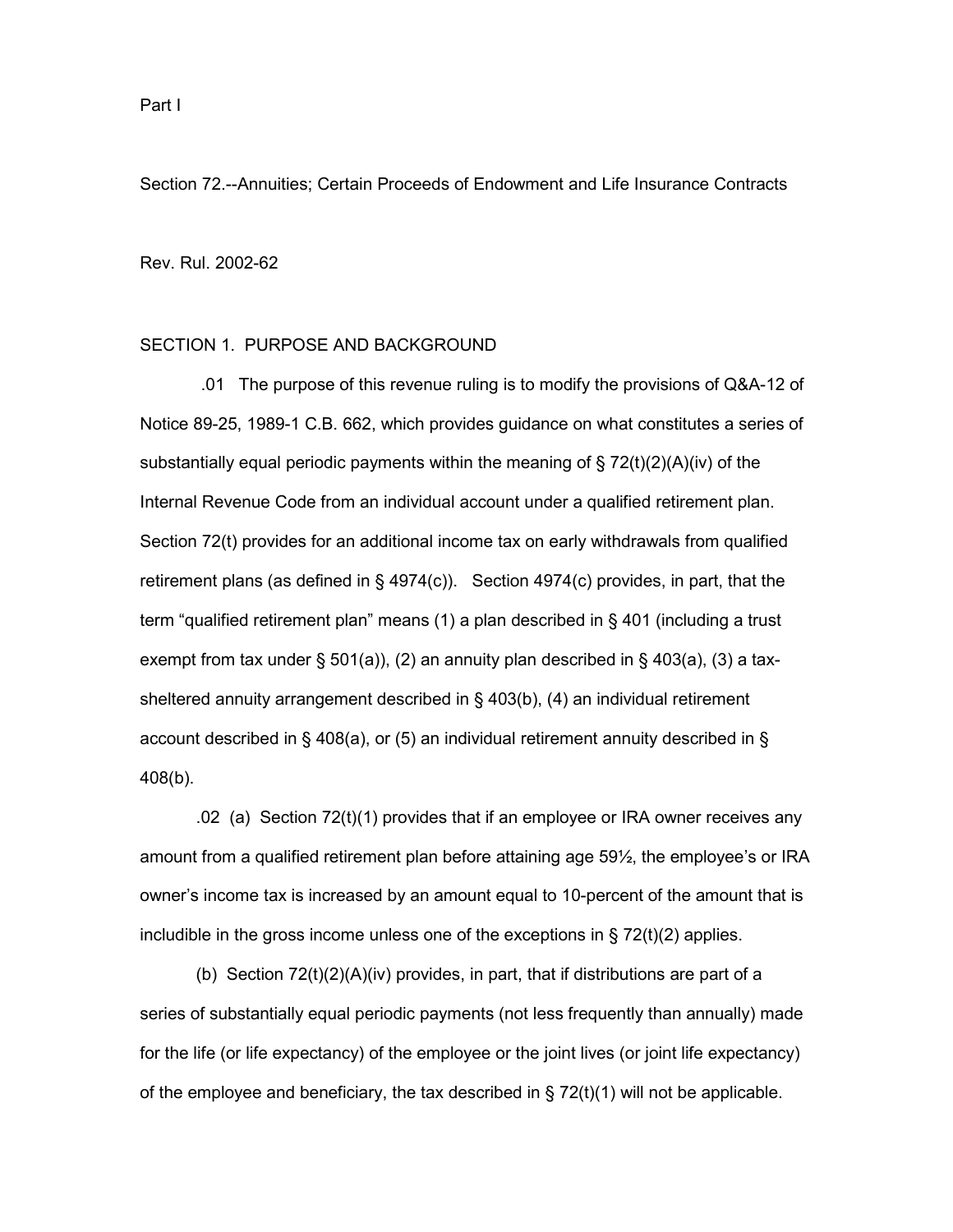Pursuant to  $\S$  72(t)(5), in the case of distributions from an IRA, the IRA owner is substituted for the employee for purposes of applying this exception.

(c) Section 72(t)(4) provides that if the series of substantially equal periodic payments that is otherwise excepted from the 10-percent tax is subsequently modified (other than by reason of death or disability) within a 5-year period beginning on the date of the first payment, or, if later, age 59½, the exception to the 10-percent tax does not apply, and the taxpayer's tax for the year of modification shall be increased by an amount which, but for the exception, would have been imposed, plus interest for the deferral period.

 (d) Q&A-12 of Notice 89-25 sets forth three methods for determining whether payments to individuals from their IRAs or, if they have separated from service, from their qualified retirement plans constitute a series of substantially equal periodic payments for purposes of § 72(t)(2)(A)(iv).

(e) Final Income Tax Regulations that were published in the April 17, 2002, issue of the **Federal Register** under § 401(a)(9) provide new life expectancy tables for determining required minimum distributions.

## SECTION 2. METHODS

.01 *General rule.* Payments are considered to be substantially equal periodic payments within the meaning of § 72(t)(2)(A)(iv) if they are made in accordance with one of the three calculations described in paragraphs (a)  $-$  (c) of this subsection (which is comprised of the three methods described in Q&A-12 of Notice 89-25).

(a) *The required minimum distribution method.* The annual payment for each year is determined by dividing the account balance for that year by the number from the chosen life expectancy table for that year. Under this method, the account balance, the number from the chosen life expectancy table and the resulting annual payments are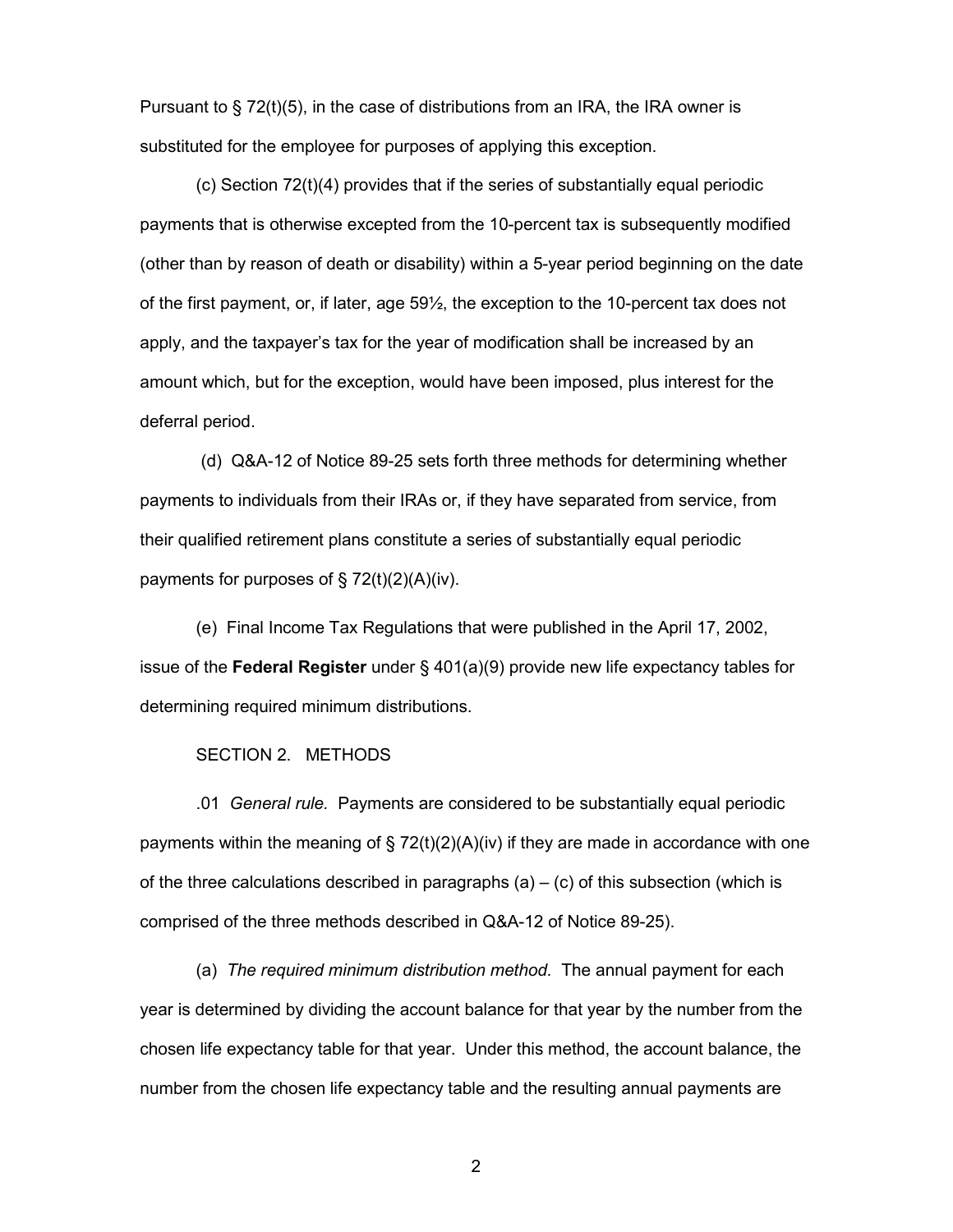redetermined for each year. If this method is chosen, there will not be deemed to be a modification in the series of substantially equal periodic payments, even if the amount of payments changes from year to year, provided there is not a change to another method of determining the payments.

 (b) *The fixed amortization method.* The annual payment for each year is determined by amortizing in level amounts the account balance over a specified number of years determined using the chosen life expectancy table and the chosen interest rate. Under this method, the account balance, the number from the chosen life expectancy table and the resulting annual payment are determined once for the first distribution year and the annual payment is the same amount in each succeeding year.

 (c) *The fixed annuitization method.* The annual payment for each year is determined by dividing the account balance by an annuity factor that is the present value of an annuity of \$1 per year beginning at the taxpayer's age and continuing for the life of the taxpayer (or the joint lives of the individual and beneficiary). The annuity factor is derived using the mortality table in Appendix B and using the chosen interest rate. Under this method, the account balance, the annuity factor, the chosen interest rate and the resulting annual payment are determined once for the first distribution year and the annual payment is the same amount in each succeeding year.

.02 *Other rules.* The following rules apply for purposes of this section.

(a) *Life expectancy tables*. The life expectancy tables that can be used to determine distribution periods are: (1) the uniform lifetime table in Appendix A, or (2) the single life expectancy table in § 1.401(a)(9)-9, Q&A-1 of the Income Tax Regulations or (3) the joint and last survivor table in § 1.401(a)(9)-9, Q&A-3. The number that is used for a distribution year is the number shown from the table for the employee's (or IRA owner's) age on his or her birthday in that year. If the joint and survivor table is being used, the age of the beneficiary on the beneficiary's birthday in the year is also used. In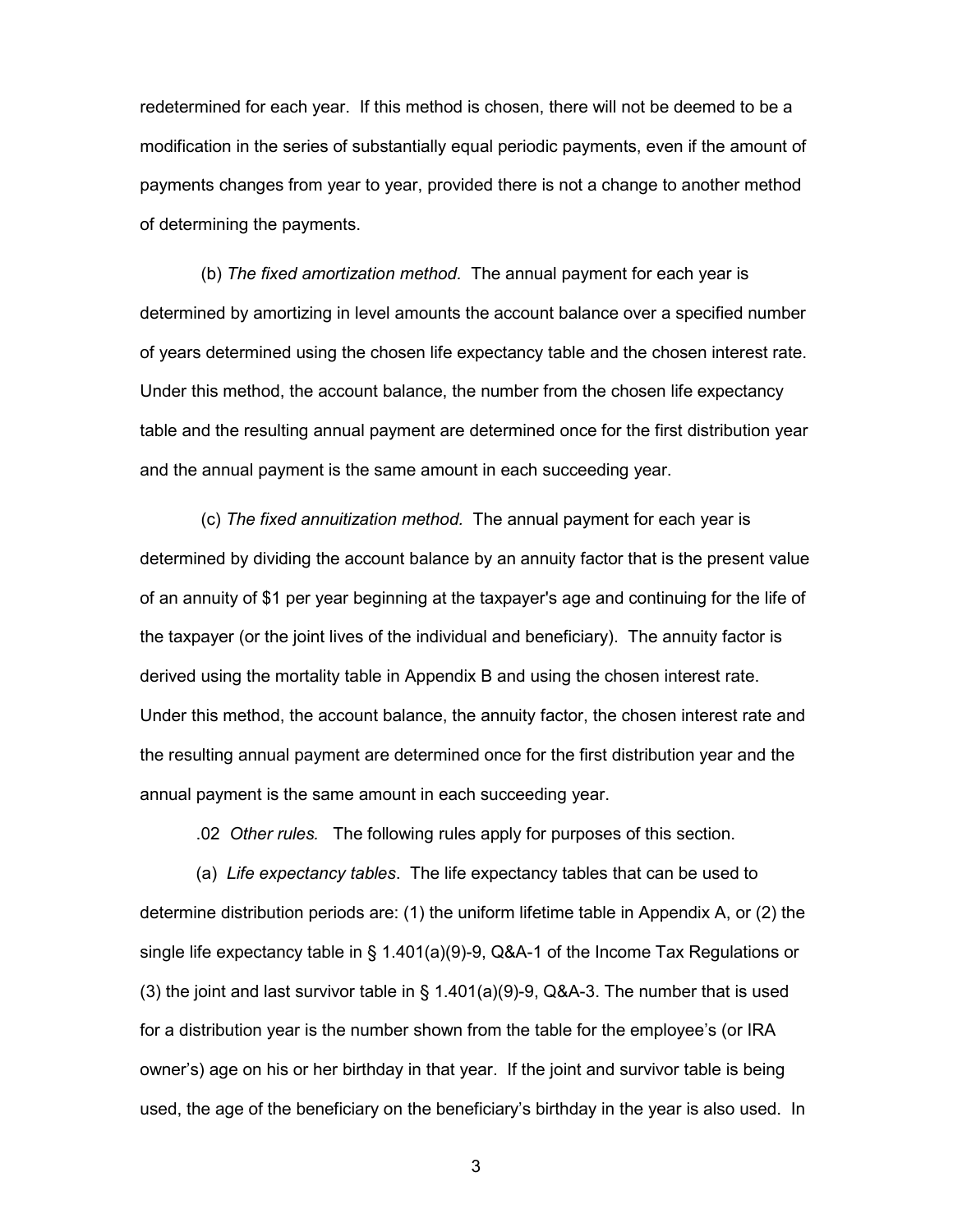the case of the required minimum distribution method, the same life expectancy table that is used for the first distribution year must be used in each following year. Thus, if the taxpayer uses the single life expectancy table for the required minimum distribution method in the first distribution year, the same table must be used in subsequent distribution years.

(b) *Beneficiary under joint tables.* If the joint life and last survivor table in §1.401(a)(9)-9, Q&A-3, is used, the survivor must be the actual beneficiary of the employee with respect to the account for the year of the distribution. If there is more than one beneficiary, the identity and age of the beneficiary used for purposes of each of the methods described in section 2.01 are determined under the rules for determining the designated beneficiary for purposes of  $\S$  401(a)(9). The beneficiary is determined for a year as of January 1 of the year, without regard to changes in the beneficiary in that year or beneficiary determinations in prior years. For example, if a taxpayer starts distributions from an IRA in 2003 at age 50 and a 25-year-old and 55-year-old are beneficiaries on January 1, the 55-year-old is the designated beneficiary and the number for the taxpayer from the joint and last survivor tables (age 50 and age 55) would be 38.3, even though later in 2003 the 55-year-old is eliminated as a beneficiary. However, if that beneficiary is eliminated or dies in 2003, under the required minimum distribution method, that individual would not be taken into account in future years. If, in any year there is no beneficiary, the single life expectancy table is used for that year.

(c) *Interest rates*. The interest rate that may be used is any interest rate that is not more than 120 percent of the federal mid-term rate (determined in accordance with § 1274(d) for either of the two months immediately preceding the month in which the distribution begins). The revenue rulings that contain the § 1274(d) federal mid-term rates may be found at www.irs.gov\tax\_regs\fedrates.html.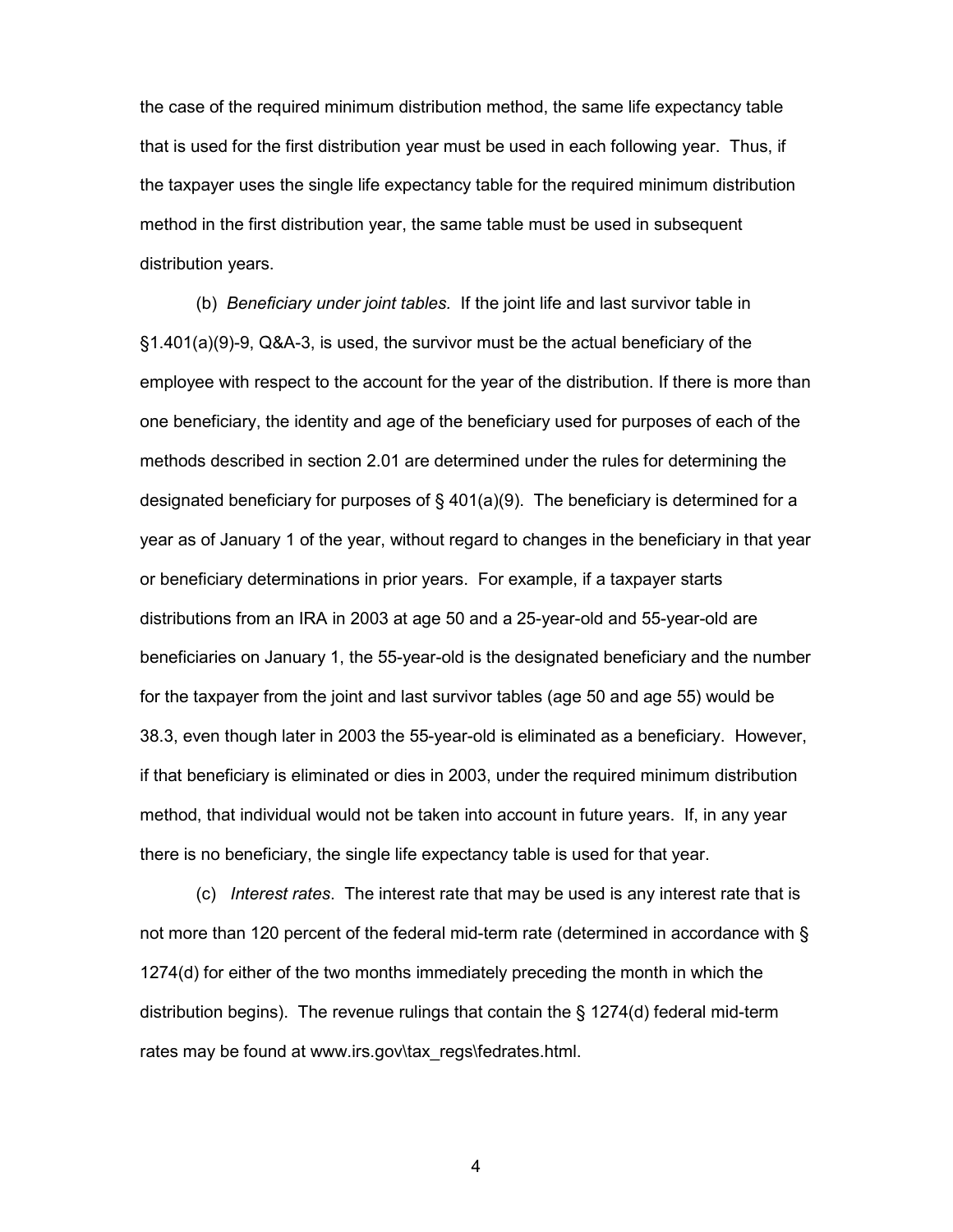(d) *Account balance.* The account balance that is used to determine payments must be determined in a reasonable manner based on the facts and circumstances. For example, for an IRA with daily valuations that made its first distribution on July 15, 2003, it would be reasonable to determine the yearly account balance when using the required minimum distribution method based on the value of the IRA from December 31, 2002 to July 15, 2003. For subsequent years, under the required minimum distribution method, it would be reasonable to use the value either on the December 31 of the prior year or on a date within a reasonable period before that year's distribution.

(e) *Changes to account balance.* Under all three methods, substantially equal periodic payments are calculated with respect to an account balance as of the first valuation date selected in paragraph (d) above. Thus, a modification to the series of payments will occur if, after such date, there is (i) any addition to the account balance other than gains or losses, (ii) any nontaxable transfer of a portion of the account balance to another retirement plan, or (iii) a rollover by the taxpayer of the amount received resulting in such amount not being taxable.

.03 *Special rules.* The special rules described below may be applicable.

(a) *Complete depletion of assets.* If, as a result of following an acceptable method of determining substantially equal periodic payments, an individual's assets in an individual account plan or an IRA are exhausted, the individual will not be subject to additional income tax under  $\S 72(t)(1)$  as a result of not receiving substantially equal periodic payments and the resulting cessation of payments will not be treated as a modification of the series of payments.

(b) *One-time change to required minimum distribution method.* An individual who begins distributions in a year using either the fixed amortization method or the fixed annuitization method may in any subsequent year switch to the required minimum distribution method to determine the payment for the year of the switch and all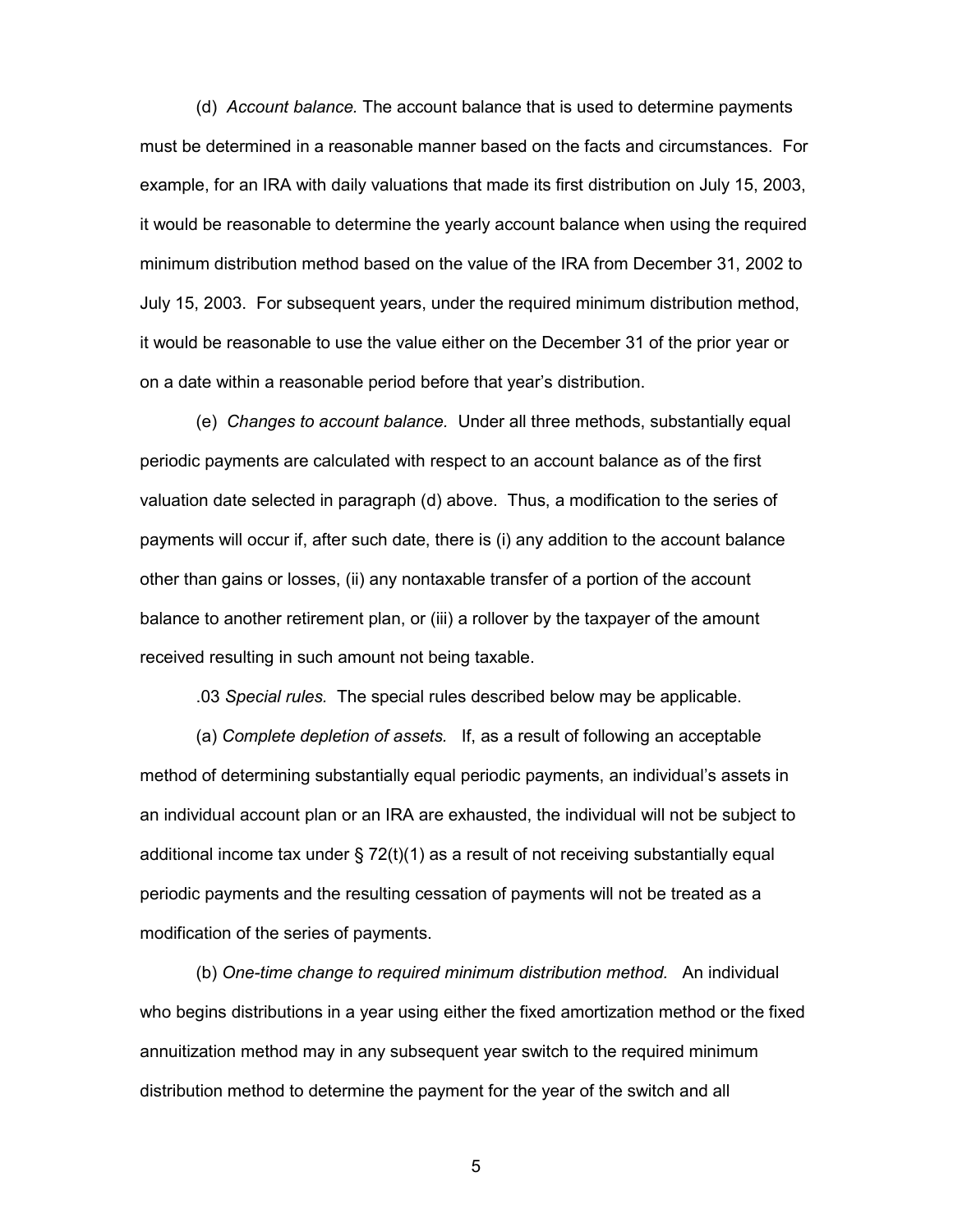subsequent years and the change in method will not be treated as a modification within the meaning of § 72(t)(4). Once a change is made under this paragraph, the required minimum distribution method must be followed in all subsequent years. Any subsequent change will be a modification for purposes of § 72(t)(4).

### SECTION 3. EFFECTIVE DATE AND TRANSITIONAL RULES

The guidance in this revenue ruling replaces the guidance in Q&A-12 of Notice 89-25 for any series of payments commencing on or after January 1, 2003, and may be used for distributions commencing in 2002. If a series of payments commenced in a year prior to 2003 that satisfied  $\S$  72(t)(2)(A)(iv), the method of calculating the payments in the series is permitted to be changed at any time to the required minimum distribution method described in section 2.01(a) of this guidance, including use of a different life expectancy table.

#### SECTION 4. EFFECT ON OTHER DOCUMENTS

Q&A-12 of Notice 89-25 is modified.

### SECTION 5. REQUEST FOR COMMENTS

The Service and Treasury invite comments with respect to the guidance provided in this revenue ruling. Comments should reference Rev. Rul. 2002-62.

Comments may be submitted to CC:ITA:RU (Rev. Rul. 2002-62, room 5226, Internal Revenue Service, POB 7604 Ben Franklin Station, Washington, DC 20044. Comments may be hand delivered between the hours of 8:30 a.m. and 5 p.m. Monday to Friday to: CC:ITA:RU (Rev. Rul. 2002-62), Courier's Desk, Internal Revenue Service, 1111 Constitution Avenue NW., Washington, D.C. Alternatively, comments may be submitted via the Internet at **Notice.Comments@irscounsel.treas.gov.** All comments will be available for public inspection and copying.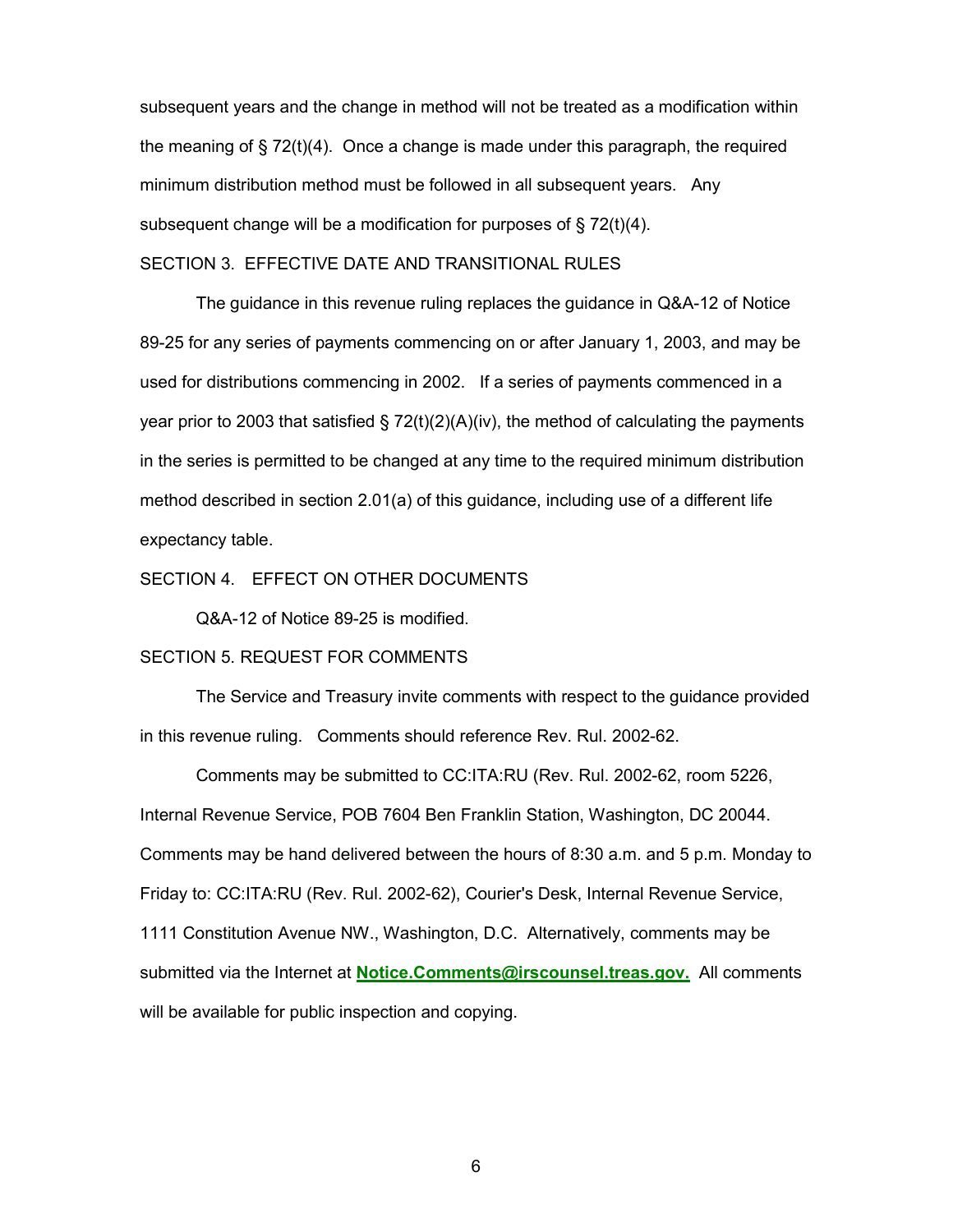## Drafting Information

The principal author of this revenue ruling is Michael Rubin of the Employee Plans, Tax Exempt and Government Entities Division. For further information regarding this revenue ruling, please contact Mr. Rubin at 1-202-283-9888 (not a toll-free number).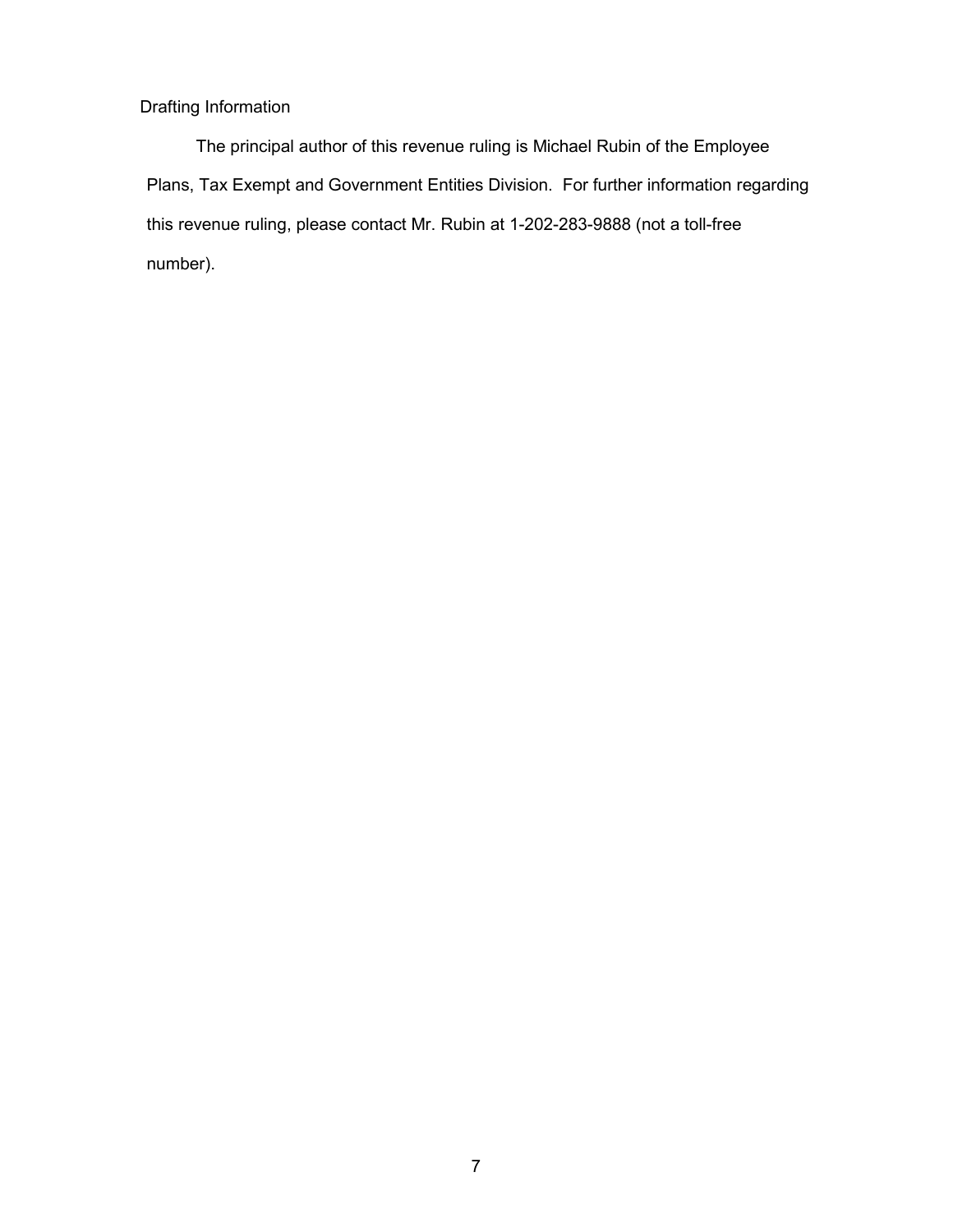## **Appendix A Uniform Lifetime Table**

| Taxpayer's Age  | Life       | Taxpayer's Age  | Life             |
|-----------------|------------|-----------------|------------------|
|                 | Expectancy |                 | Expectancy       |
| 10              | 86.2       | 63              | 33.9             |
| $\overline{11}$ | 85.2       | 64              | 33.0             |
| 12              | 84.2       | 65              | 32.0             |
| 13              | 83.2       | 66              | 31.1             |
| 14              | 82.2       | 67              | 30.2             |
| 15              | 81.2       | 68              | 29.2             |
| $\overline{16}$ | 80.2       | 69              | 28.3             |
| $\overline{17}$ | 79.2       | $\overline{70}$ | 27.4             |
| 18              | 78.2       | $\overline{71}$ | 26.5             |
| 19              | 77.3       | $\overline{72}$ | 25.6             |
| 20              | 76.3       | $\overline{73}$ | 24.7             |
| $\overline{21}$ | 75.3       | $\overline{74}$ | 23.8             |
| 22              | 74.3       | $\overline{75}$ | 22.9             |
| 23              | 73.3       | 76              | 22.0             |
| 24              | 72.3       | $\overline{77}$ | 21.2             |
| 25              | 71.3       | 78              | 20.3             |
| 26              | 70.3       | 79              | 19.5             |
| $\overline{27}$ | 69.3       | 80              | 18.7             |
| 28              | 68.3       | 81              | 17.9             |
| 29              | 67.3       | 82              | 17.1             |
| 30              | 66.3       | 83              | 16.3             |
| 31              | 65.3       | $\overline{84}$ | 15.5             |
| $\overline{32}$ | 64.3       | 85              | 14.8             |
| 33              | 63.3       | 86              | 14.1             |
| $\overline{34}$ | 62.3       | $\overline{87}$ | 13.4             |
| $\overline{35}$ | 61.4       | 88              | 12.7             |
| $\overline{36}$ | 60.4       | 89              | 12.0             |
| $\overline{37}$ | 59.4       | 90              | 11.4             |
| $\overline{38}$ | 58.4       | 91              | 10.8             |
| 39              | 57.4       | 92              | 10.2             |
| 40              | 56.4       | 93              | 9.6              |
| 41              | 55.4       | 94              | 9.1              |
| 42              | 54.4       | 95              | 8.6              |
| 43              | 53.4       | 96              | 8.1              |
| 44              | 52.4       | 97              | $\overline{7.6}$ |
| 45              | 51.5       | 98              | 7.1              |
| 46              | 50.5       | 99              | 6.7              |
| $\overline{47}$ | 49.5       | 100             | 6.3              |
| 48              | 48.5       | 101             | 5.9              |
| 49              | 47.5       | 102             | 5.5              |
| 50              | 46.5       | 103             | 5.2              |
| $\overline{51}$ | 45.5       | 104             | 4.9              |
| 52              | 44.6       | 105             | 4.5              |
| 53              | 43.6       | 106             | 4.2              |
| $\overline{54}$ | 42.6       | 107             | 3.9              |
| 55              | 41.6       | 108             | $\overline{3.7}$ |
| $\overline{56}$ | 40.7       | 109             | $\overline{3.4}$ |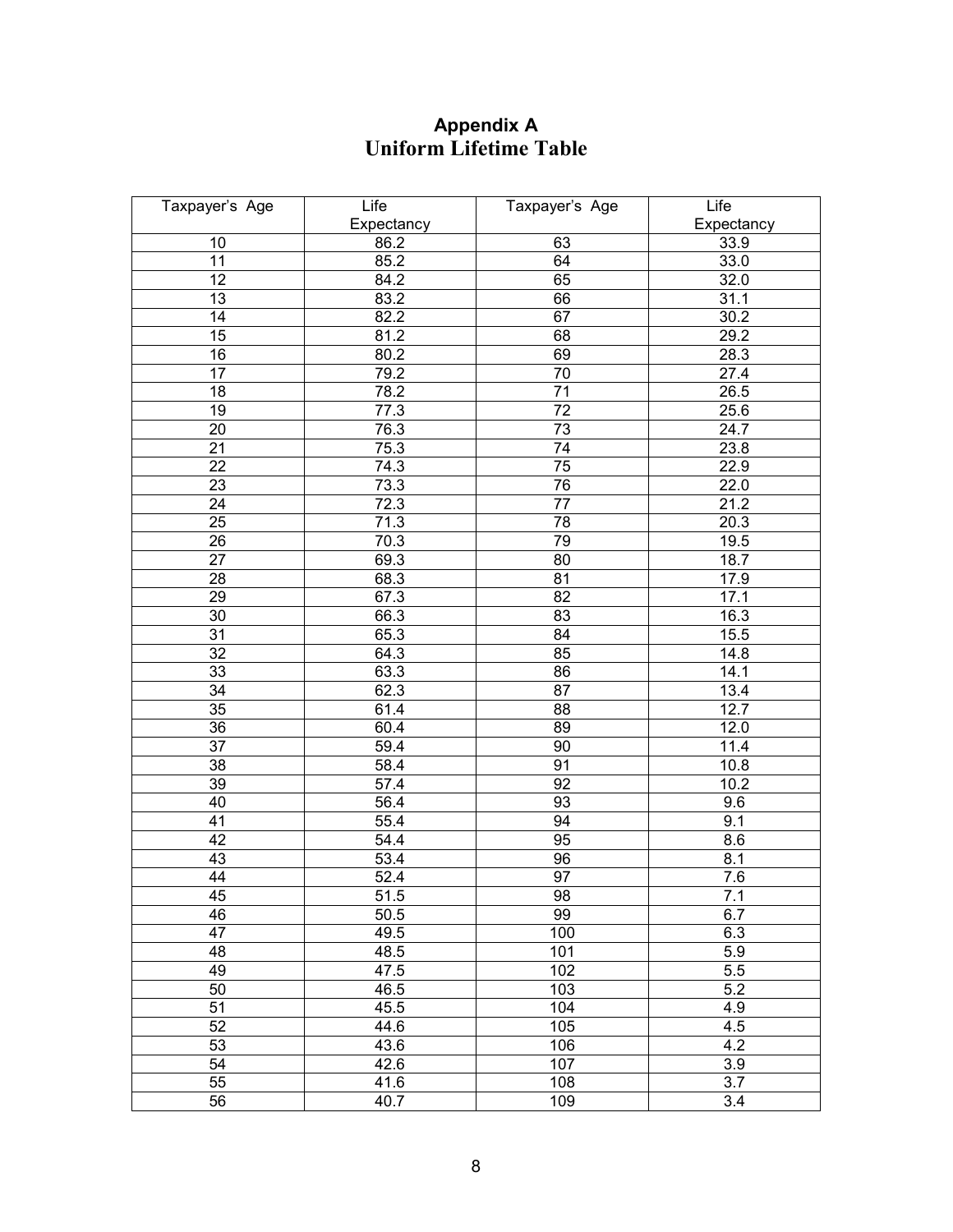| 57 | 39.7 | 10  | ົ   |
|----|------|-----|-----|
| 58 | 38.7 |     |     |
| 59 | 37.8 | 112 | 2.6 |
| 60 | 36.8 | 113 | 2.4 |
| Λ. | 35.8 | 114 |     |
| 62 | 34.9 | 115 | 1.9 |
|    |      |     |     |
|    |      |     |     |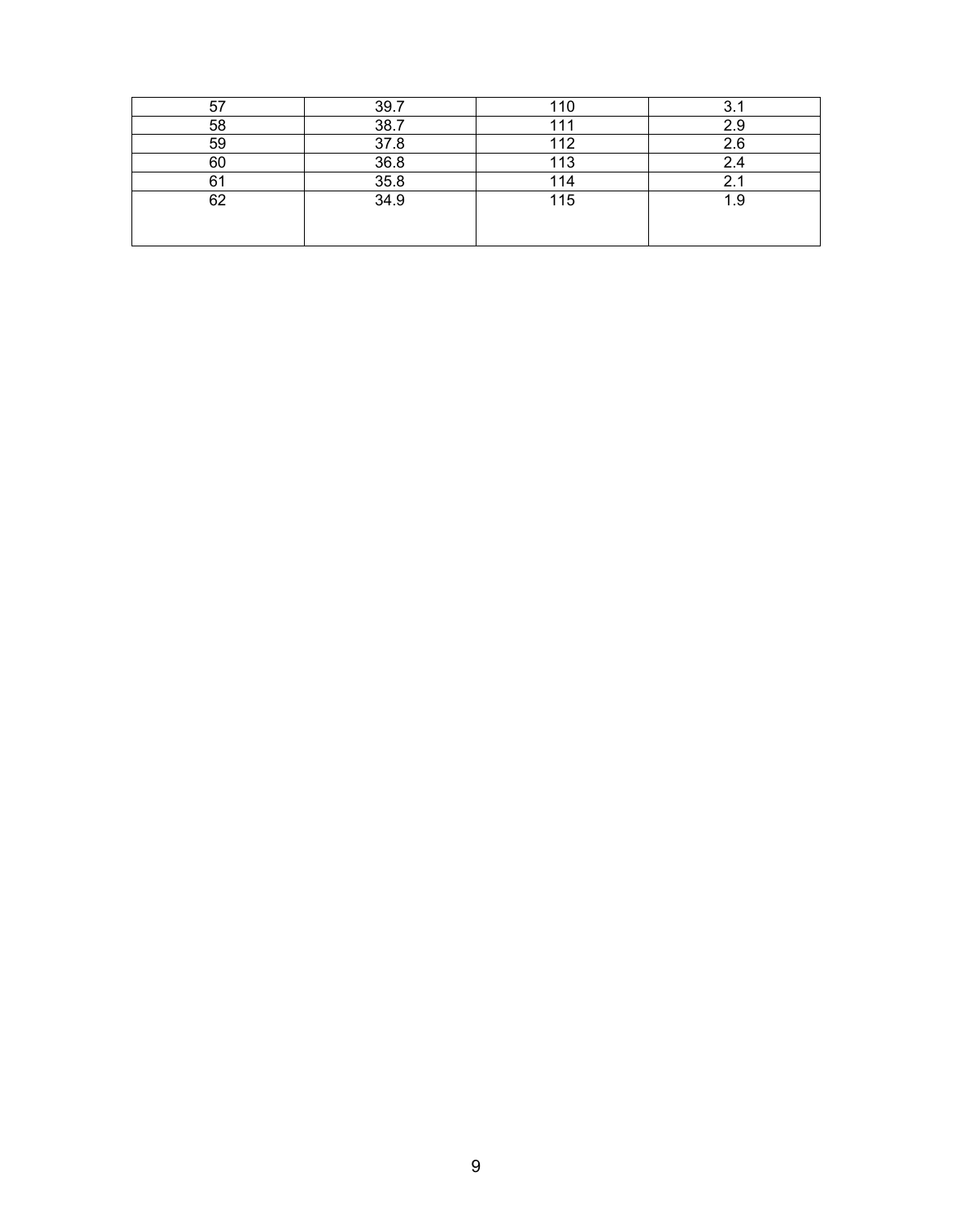# **Appendix B**

### **Mortality Table Used to Formulate the Single Life Table in § 1.401(a)(9)-9, Q&A-1**

| age                      | $q_{x}$  | $I_{\rm x}$ | age | $q_{x}$  | $I_{\rm x}$ |
|--------------------------|----------|-------------|-----|----------|-------------|
| 0                        | 0.001982 | 1000000     | 58  | 0.004736 | 941078      |
| $\mathbf{1}$             | 0.000802 | 998018      | 59  | 0.005101 | 936621      |
| $\overline{\mathbf{c}}$  | 0.000433 | 997218      | 60  | 0.005509 | 931843      |
| $\overline{3}$           | 0.000337 | 996786      | 61  | 0.005975 | 926709      |
| $\overline{4}$           | 0.000284 | 996450      | 62  | 0.006512 | 921172      |
| $\overline{5}$           | 0.000248 | 996167      | 63  | 0.007137 | 915173      |
| $\overline{6}$           | 0.000221 | 995920      | 64  | 0.007854 | 908641      |
| $\overline{\mathcal{I}}$ | 0.000201 | 995700      | 65  | 0.008670 | 901505      |
| 8                        | 0.000222 | 995500      | 66  | 0.009591 | 893689      |
| 9                        | 0.000241 | 995279      | 67  | 0.010620 | 885118      |
| 10                       | 0.000259 | 995039      | 68  | 0.011778 | 875718      |
| 11                       | 0.000277 | 994781      | 69  | 0.013072 | 865404      |
| 12                       | 0.000292 | 994505      | 70  | 0.014519 | 854091      |
| 13                       | 0.000306 | 994215      | 71  | 0.016139 | 841690      |
| 14                       | 0.000318 | 993911      | 72  | 0.017950 | 828106      |
| 15                       | 0.000331 | 993595      | 73  | 0.019958 | 813241      |
| 16                       | 0.000344 | 993266      | 74  | 0.022198 | 797010      |
| 17                       | 0.000359 | 992924      | 75  | 0.024699 | 779318      |
| 18                       | 0.000375 | 992568      | 76  | 0.027484 | 760070      |
| 19                       | 0.000392 | 992196      | 77  | 0.030582 | 739180      |
| 20                       | 0.000411 | 991807      | 78  | 0.034010 | 716574      |
| 21                       | 0.000432 | 991399      | 79  | 0.037807 | 692203      |
| 22                       | 0.000454 | 990971      | 80  | 0.042010 | 666033      |
| 23                       | 0.000476 | 990521      | 81  | 0.046652 | 638053      |
| 24                       | 0.000501 | 990050      | 82  | 0.051766 | 608287      |
| 25                       | 0.000524 | 989554      | 83  | 0.057392 | 576798      |
| 26                       | 0.000547 | 989035      | 84  | 0.063583 | 543694      |
| 27                       | 0.000567 | 988494      | 85  | 0.070397 | 509124      |
| 28                       | 0.000584 | 987934      | 86  | 0.077892 | 473283      |
| 29                       | 0.000598 | 987357      | 87  | 0.086124 | 436418      |
| 30                       | 0.000608 | 986767      | 88  | 0.095238 | 398832      |
| 31                       | 0.000615 | 986167      | 89  | 0.105068 | 360848      |
| 32                       | 0.000619 | 985561      | 90  | 0.115518 | 322934      |
| 33                       | 0.000622 | 984951      | 91  | 0.126487 | 285629      |
| 34                       | 0.000625 | 984338      | 92  | 0.137876 | 249501      |
| 35                       | 0.000629 | 983723      | 93  | 0.149419 | 215101      |
| 36                       | 0.000636 | 983104      | 94  | 0.161176 | 182961      |
| 37                       | 0.000657 | 982479      | 95  | 0.173067 | 153472      |
| 38                       | 0.000696 | 981834      | 96  | 0.185008 | 126911      |
| 39                       | 0.000749 | 981151      | 97  | 0.196920 | 103431      |
| 40                       | 0.000818 | 980416      | 98  | 0.210337 | 83063.4     |
| 41                       | 0.000904 | 979614      | 99  | 0.224861 | 65592.1     |
| 42                       | 0.001007 | 978728      | 100 | 0.241017 | 50843.0     |
| 43                       | 0.00113  | 977742      | 101 | 0.259334 | 38589.0     |
| 44                       | 0.00127  | 976637      | 102 | 0.280356 | 28581.6     |
| 45                       | 0.001426 | 975397      | 103 | 0.303142 | 20568.6     |
| 46                       | 0.001597 | 974006      | 104 | 0.329482 | 14333.4     |